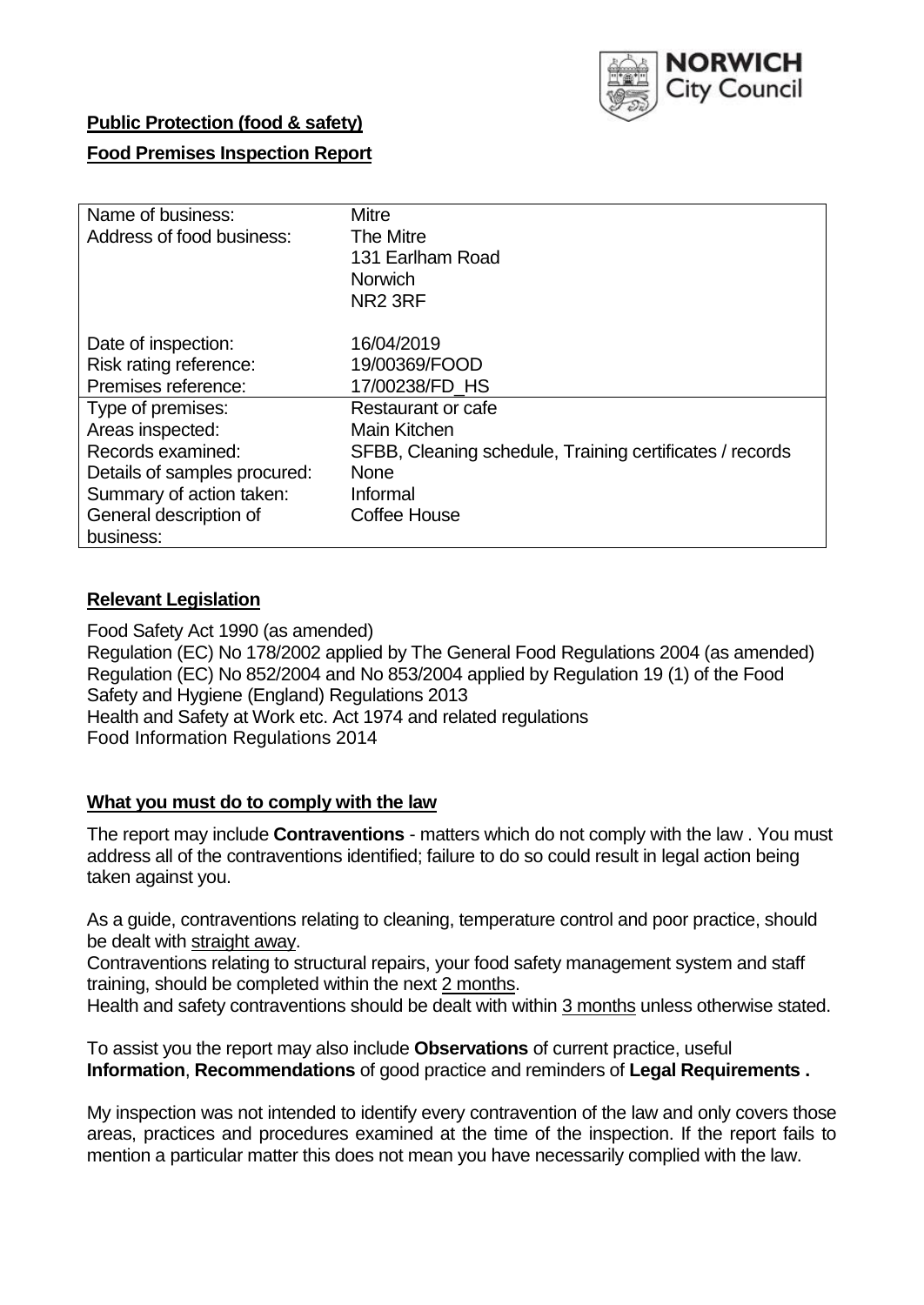# **FOOD SAFETY**

#### **How we calculate your Food Hygiene Rating:**

The food safety section has been divided into the three areas which you are scored against for the hygiene rating: 1. food hygiene and safety procedures, 2. structural requirements and 3. confidence in management/control procedures. Each section begins with a summary of what was observed and the score you have been given. Details of how these scores combine to produce your overall food hygiene rating are shown in the table.

| <b>Compliance Area</b>                     |          |    |           | <b>You Score</b> |                |    |           |    |                |  |  |
|--------------------------------------------|----------|----|-----------|------------------|----------------|----|-----------|----|----------------|--|--|
| Food Hygiene and Safety                    |          |    |           | $\Omega$         | 5              | 10 | 15        | 20 | 25             |  |  |
| <b>Structure and Cleaning</b>              |          |    |           | $\overline{0}$   | 5              | 10 | 15        | 20 | 25             |  |  |
| Confidence in management & control systems |          |    | $\Omega$  | $\overline{5}$   | 10             | 15 | 20        | 30 |                |  |  |
|                                            |          |    |           |                  |                |    |           |    |                |  |  |
| <b>Your Total score</b>                    | $0 - 15$ | 20 | $25 - 30$ |                  | $35 - 40$      |    | $45 - 50$ |    | > 50           |  |  |
| <b>Your Worst score</b>                    | 5        | 10 | 10        |                  | 15             |    | 20        |    | $\blacksquare$ |  |  |
|                                            |          |    |           |                  |                |    |           |    |                |  |  |
| <b>Your Rating is</b>                      | 5        |    |           | 3                | $\overline{2}$ |    |           |    | $\Omega$       |  |  |

Your Food Hygiene Rating is 4 - a good standard



# **1. Food Hygiene and Safety**

Food hygiene standards are high. You demonstrated a very good standard of compliance with legal requirements. You have safe food handling practices and procedures and all the necessary control measures to prevent cross-contamination are in place. Some minor contraventions require your attention. **(Score 5)**

## Contamination risks

**Contravention** The following exposed ready-to-eat food and or its packaging to the risk of cross-contamination with foodborne bacteria from raw meat or unwashed fruits and vegetables:

• raw foods i.e eggs were being stored above ready-to-eat foods i.e mayonnaise and coleslaw in the under counter fridge.

#### Hand-washing

**Observation I** was pleased to see hand washing was generally well managed. However there was no towel to the dispenser.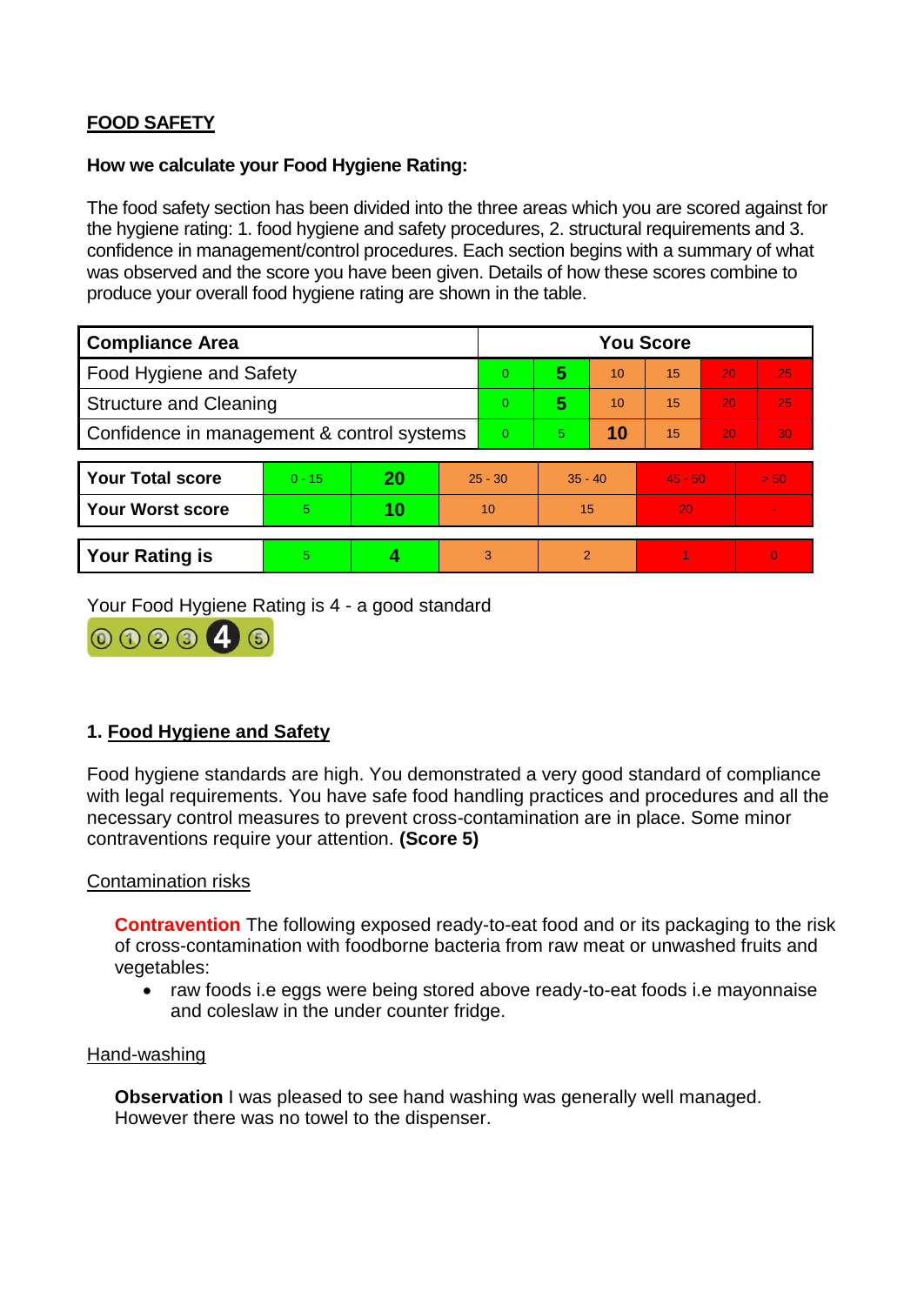## Personal Hygiene

**Contravention** the following are examples of poor personal hygiene or where it was made difficult for food handlers to maintain sufficiently high standards of personal cleanliness:

• a food handler was seen wearing a watch.

## Temperature Control

**Observation** I was pleased to see you were able to limit bacterial growth and/or survival by applying appropriate temperature controls at points critical to food safety and that you were monitoring temperatures.

## Unfit food

**Contravention** The following food was unfit (and was seized or destroyed in my presence) because it was past its use by date;

• cream was being stored passed its 'use by' date of 15/4

## **2. Structure and Cleaning**

The structure facilities and standard of cleaning and maintenance are all of a good standard and only minor repairs and/or improvements are required. Pest control and waste disposal provisions are adequate. The minor contraventions require your attention. **(Score 5)**

## Cleaning of Structure

**Contravention** The following items were dirty and require more frequent and thorough cleaning:

• flooring behind and under equipment

## Cleaning of Equipment and Food Contact Surfaces

**Contravention** The following items are dirty and must be cleaned:

- can opener
- interior to under counter fridge
- packing film to interior door to under counter fridge, please remove to aid easy cleaning
- door to freezer
- seals to under counter fridge.

## Cleaning Chemicals / Materials / Equipment and Methods

**Observation** I was pleased to see that your cleaning materials, methods and equipment were able to minimise the spread of harmful bacteria between surfaces.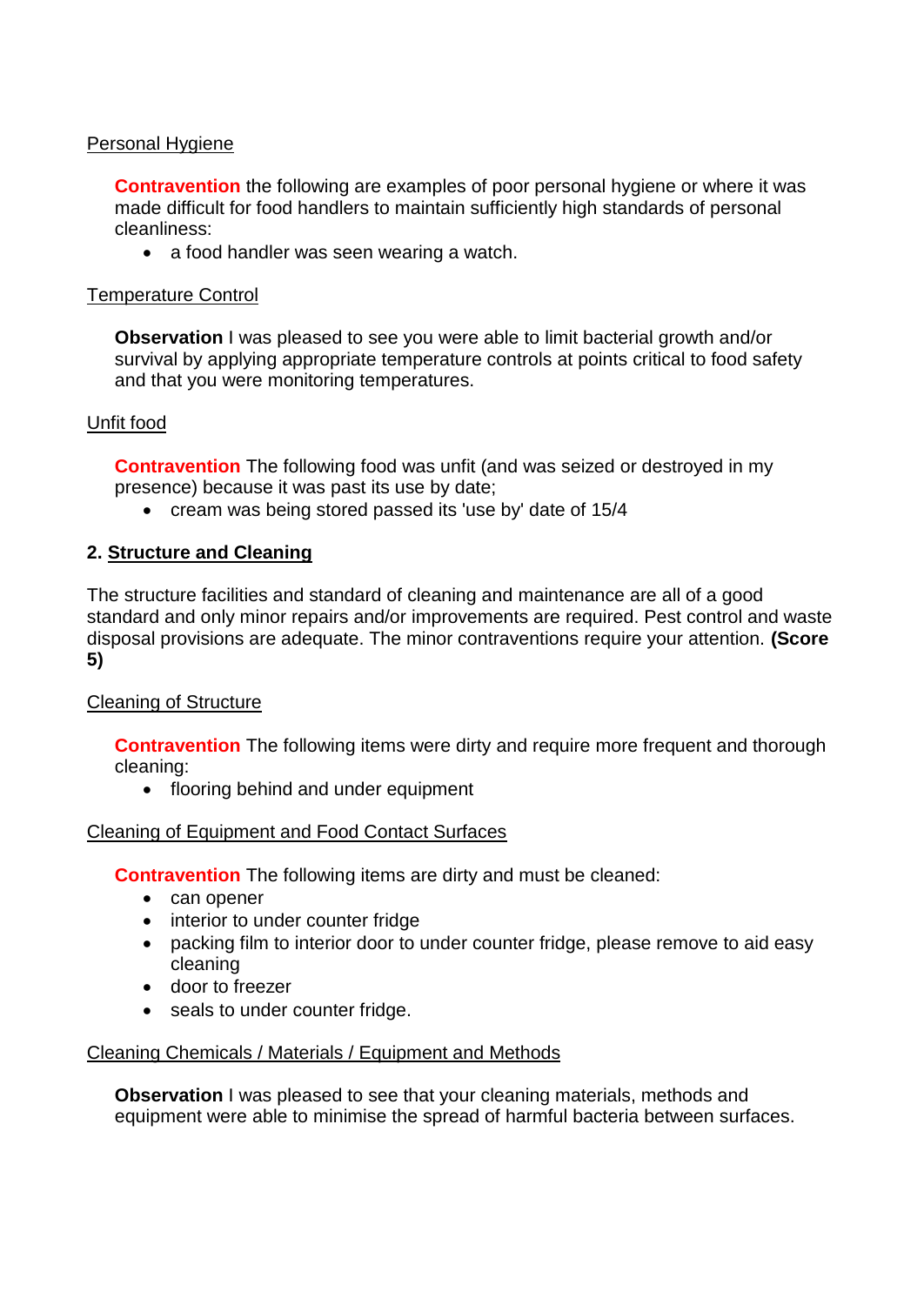## **Maintenance**

**Contravention** The following had not been suitably maintained and must be repaired or replaced:

- split seals to freezer
- handle to chest freezer was missing.

#### Facilities and Structural provision

**Observation** I was pleased to see the premises had been well maintained and that adequate facilities had been provided.

## Pest Control

**Observation** I was pleased to see that the premises was proofed against the entry of pests and that pest control procedures were in place.

## **3. Confidence in Management**

There are generally satisfactory food safety controls in place although there is evidence of some non-compliance with the law. Your records are appropriate and generally maintained but some deficiencies were identified. The contraventions require your attention; although not critical to food safety they may become so if not addressed. **(Score 10)**

## Food Hazard Identification and Control

**Contravention** You have not identified these food hazards or the methods of control at critical points in your operation:

cross-contamination, storing raw foods above ready-to-eat foods.

## Proving Your Arrangements are Working Well

**Contravention** You are not working to the following safe methods in your SFBB pack:

- 4-weekly checks
- cleaning schedule add all equipment to your cleaning schedule.

## **Traceability**

**Observation** Your records were such that food could easily be traced back to its supplier.

## Waste Food and other Refuse

**Observation** You had measures in place to dispose of waste food appropriately and were employing the services of an approved waste contractor.

## **Training**